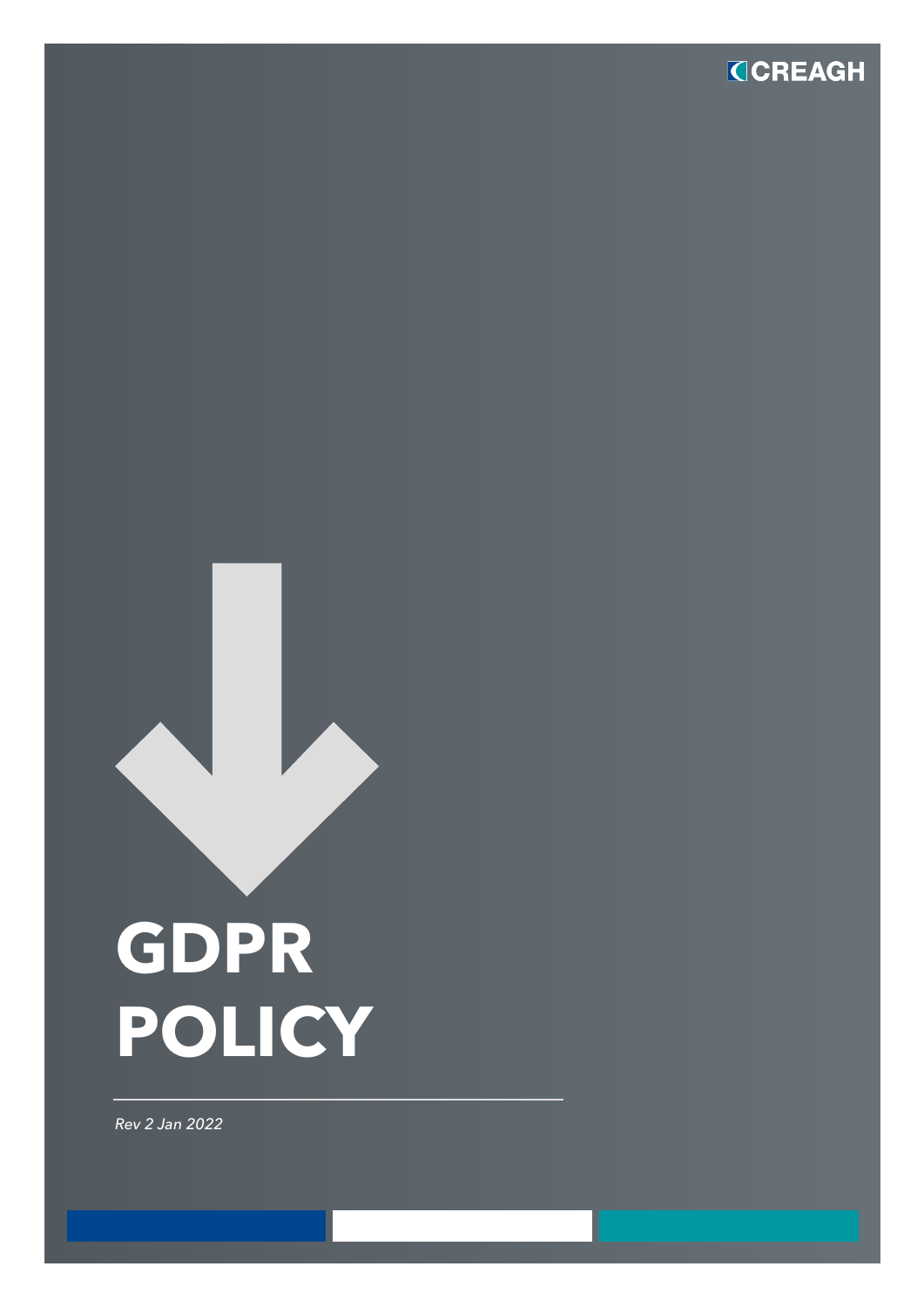#### **INTRODUCTION**

On 25th May 2018, the General Data Protection Regulations (GDPR) were enforced across Europe, including the UK. The Law aims to give citizens more control over their data and affects businesses which hold personal data on customers, prospects or employees. The definition of personal data covers anything that points to someone's professional or personal life including (but not limited to) names, photographs, emails addresses, IDs, bank details, phone numbers, medical information and computer IP addresses.

Creagh Concrete Products Limited ('the Company') stands committed to the development of secure policies and practices and respecting the rights and privacy of all employees, sub-contractors, customers, suppliers and any other third parties associated with the Company, in accordance with the General Data Protection Regulation (GDPR) May 2018.

The GDPR contains provisions that the Company is aware of as data controllers, including provisions intended to enhance the protection of employee's personal data.

#### **COMPLIANCE**

This policy applies to all employees of the Company. Any breach of this policy or of the Regulation itself will be considered an offence and the Company's disciplinary procedures will be invoked.

As a matter of best practice, sub- contractors and suppliers working with the Company who have access to personal information, will be expected to read and comply with this policy also. This policy will be updated as necessary to reflect best practice in data management, security and control and to ensure compliance with any changes or amendments to the GDPR and other relevant legislation.

#### **RESPONSIBILITIES UNDER THE GDPR**

The Company will be the 'data controller' under the terms of the legislation – this means it is ultimately responsible for controlling the use and processing of the personal data. The Company has a Data Protection Manager, currently the HR Director who is available to address any concerns regarding the data held by the Company and how it is processed, held and used.

## **DATA PROTECTION PRINCIPLES**

The legislation places a responsibility on every data controller to process any personal data in accordance with the eight principles.

#### **1. PROCESS PERSONAL DATA FAIRLY AND LAWFULLY.**

The Company will make all reasonable efforts to ensure that individuals who are the focus of the personal data (data subjects) are informed of the identity of the data controller, the purposes of the processing, any disclosures to third parties that are envisaged; given an indication of the period for which the data will be kept, and any other information which may be relevant.

## **2. PROCESS THE DATA FOR THE SPECIFIC AND LAWFUL PURPOSE FOR WHICH IT COLLECTED THAT DATA AND NOT FURTHER PROCESS THE DATA IN A MANNER INCOMPATIBLE WITH THIS PURPOSE.**

The Company will ensure that the reason for which it collected the data originally is the only reason for which it processes those data, unless the individual is informed of any additional processing before it takes place.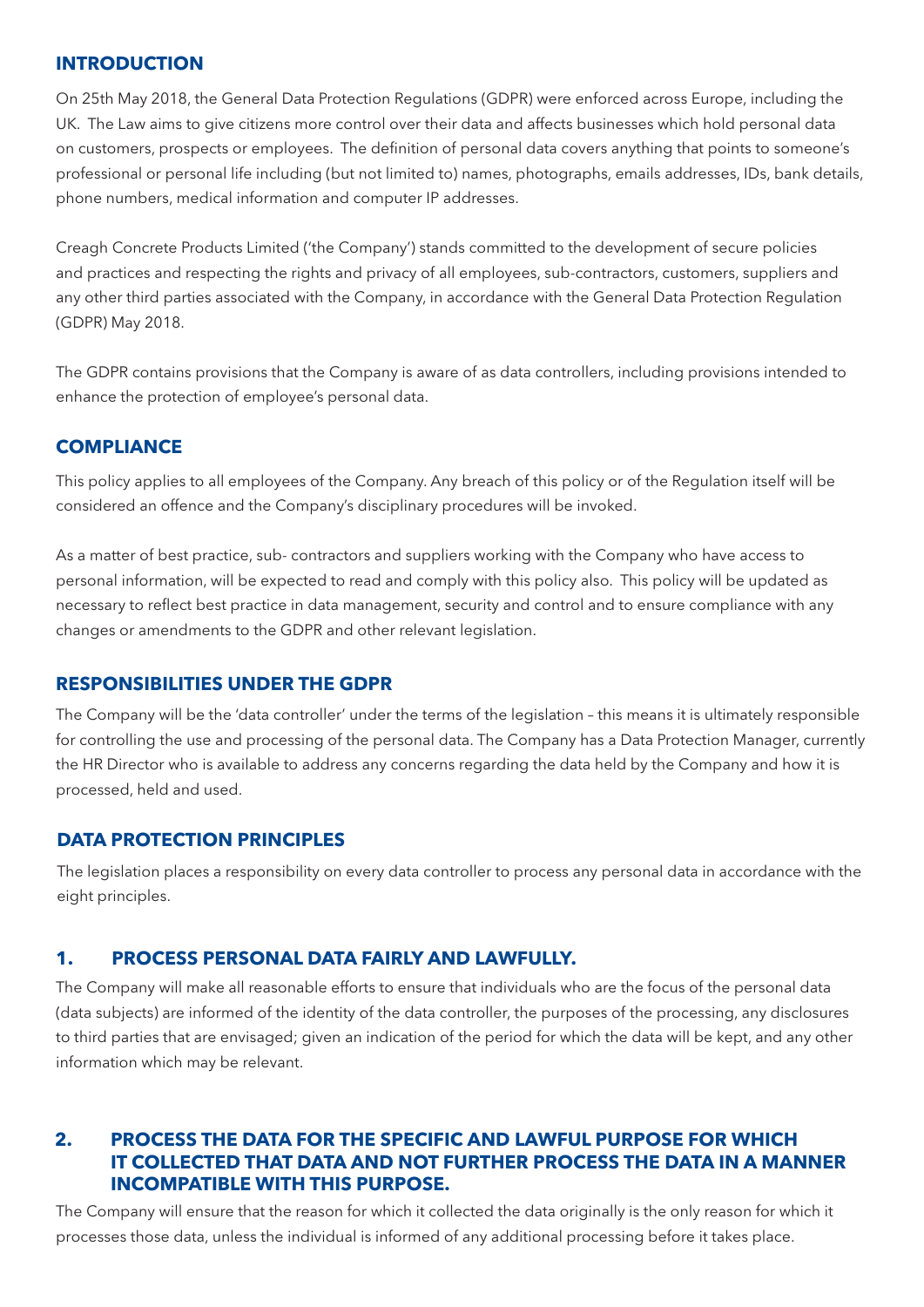## **3. ENSURE THAT THE DATA IS ADEQUATE, RELEVANT AND NOT EXCESSIVE IN RELATION TO THE PURPOSE FOR WHICH IT IS PROCESSED.**

The Company will not seek to collect any personal data which is not strictly necessary for the purpose for which it was obtained.

## **4. KEEP PERSONAL DATA ACCURATE AND, WHERE NECESSARY, UP TO DATE.**

The Company will review and update all data on a regular basis. It is the responsibility of the individuals giving their personal data to ensure that this is accurate, and each individual should notify the Company if, for example, a change in circumstances mean that the data needs to be updated. It is the responsibility of the Company to ensure that any notification regarding the change is noted and acted on.

## **5. ONLY KEEP PERSONAL DATA FOR AS LONG AS IS NECESSARY.**

The Company undertakes not to retain personal data for longer than is necessary to ensure compliance with the legislation, and any other statutory requirements. The Company will dispose of any personal data in a way that protects the rights and privacy of the individual concerned (e.g. secure electronic deletion, shredding and disposal of hard copy files as confidential waste).

## **6. PROCESS PERSONAL DATA IN ACCORDANCE WITH THE RIGHTS OF THE DATA SUBJECT UNDER THE LEGISLATION.**

Individuals have various rights under the legislation including a right to:

- Be told the nature of the information the Company holds and any parties to whom this may be disclosed.
- Prevent processing likely to cause damage or distress.
- Prevent processing for purposes of direct marketing.
- Sue for compensation if they suffer damage by any contravention of the legislation.
- Take action to rectify, block, erase or destroy inaccurate data.
- Request that the Office of the Information Commissioner assess whether any provision of the Act has been contravened.

The Company will only process personal data in accordance with individuals' rights.

## **7. PUT APPROPRIATE TECHNICAL AND ORGANISATIONAL MEASURES IN PLACE AGAINST UNAUTHORISED OR UNLAWFUL PROCESSING OF PERSONAL DATA, AND AGAINST ACCIDENTAL LOSS OR DESTRUCTION OF DATA.**

All members of staff are responsible for ensuring that any personal data which they hold is kept securely and not disclosed to any unauthorised third parties. The Company will ensure that all personal data is accessible only to those who have a valid reason for using it. The Company has in place appropriate security measures e.g. ensuring that hard copy personal data is kept in lockable filing cabinets/cupboards with controlled access (with the keys then held securely in a key cabinet with controlled access):

- Keeping all personal data in a lockable cabinet with key-controlled access.
- Password protecting personal data held electronically.
- Archiving personal data which are then kept securely (lockable cabinet).
- Placing any PCs or terminals, CCTV camera screens etc. that show personal data so that they are not visible except to authorised staff.
- Ensuring that PC screens are autolocked if left unattended

In addition, the Company has in place appropriate measures for the deletion of personal data - manual records will be shredded or disposed of as 'confidential waste'. Hard drives of redundant PCs will be wiped clean before disposal or if that is not possible, destroyed physically.

This policy also applies to staff and students who process personal data 'off-site', e.g. when working at home, and in circumstances additional care must be taken regarding the security of the data.